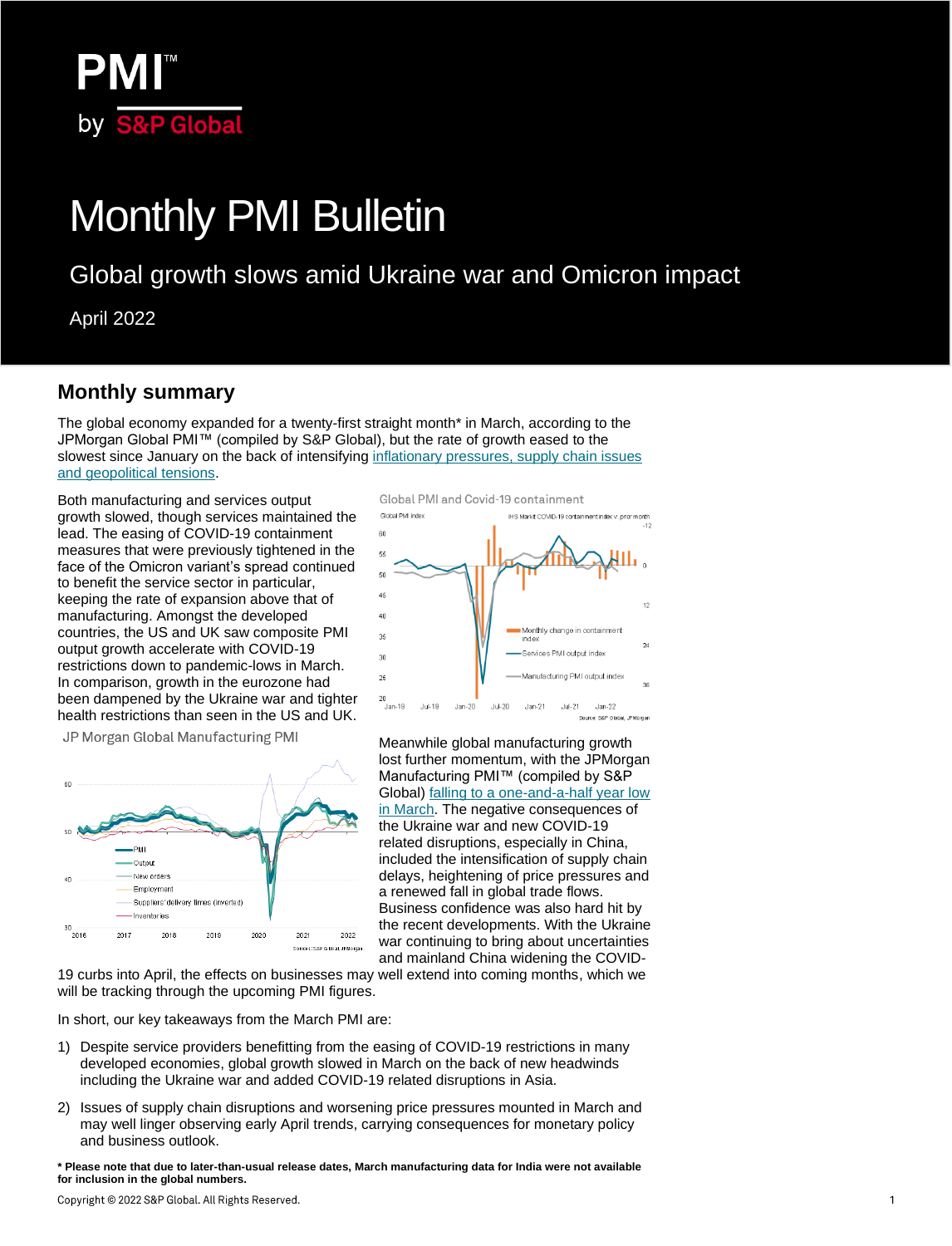## **Regional comparisons**



## **The Good, the Bad and the Ugly |** Key PMI developments

**The Good: Receding Omicron wave and fewer health restrictions in US and UK**



- − March's PMI survey reflected varied growth performance across the globe, with the likes of US, UK, India and Brazil reporting accelerating and strong growth. The improvement in economic conditions had primarily been fuelled by resurgent service sector growth as COVID-19 related travel and other health-related restrictions were relaxed or removed.
- − In the US, services business activity benefitted from the easing of COVID-19 restrictions, though demand growth exceeded that of output, pointing to ongoing widespread capacity constraints. In the UK, the lifting of pandemic restrictions and return to offices likewise boosted demand in March.
- − US manufacturing growth notably accelerated even though worldwide manufacturing growth slowed. Supply delays eased, jobs growth accelerated and business confidence also bucked the worldwide trend to reflect increasing optimism. [\[Link\]](https://ihsmarkit.com/research-analysis/us-producers-report-strong-end-to-first-quarter-despite-ukraine-war-impact-Apr22.html)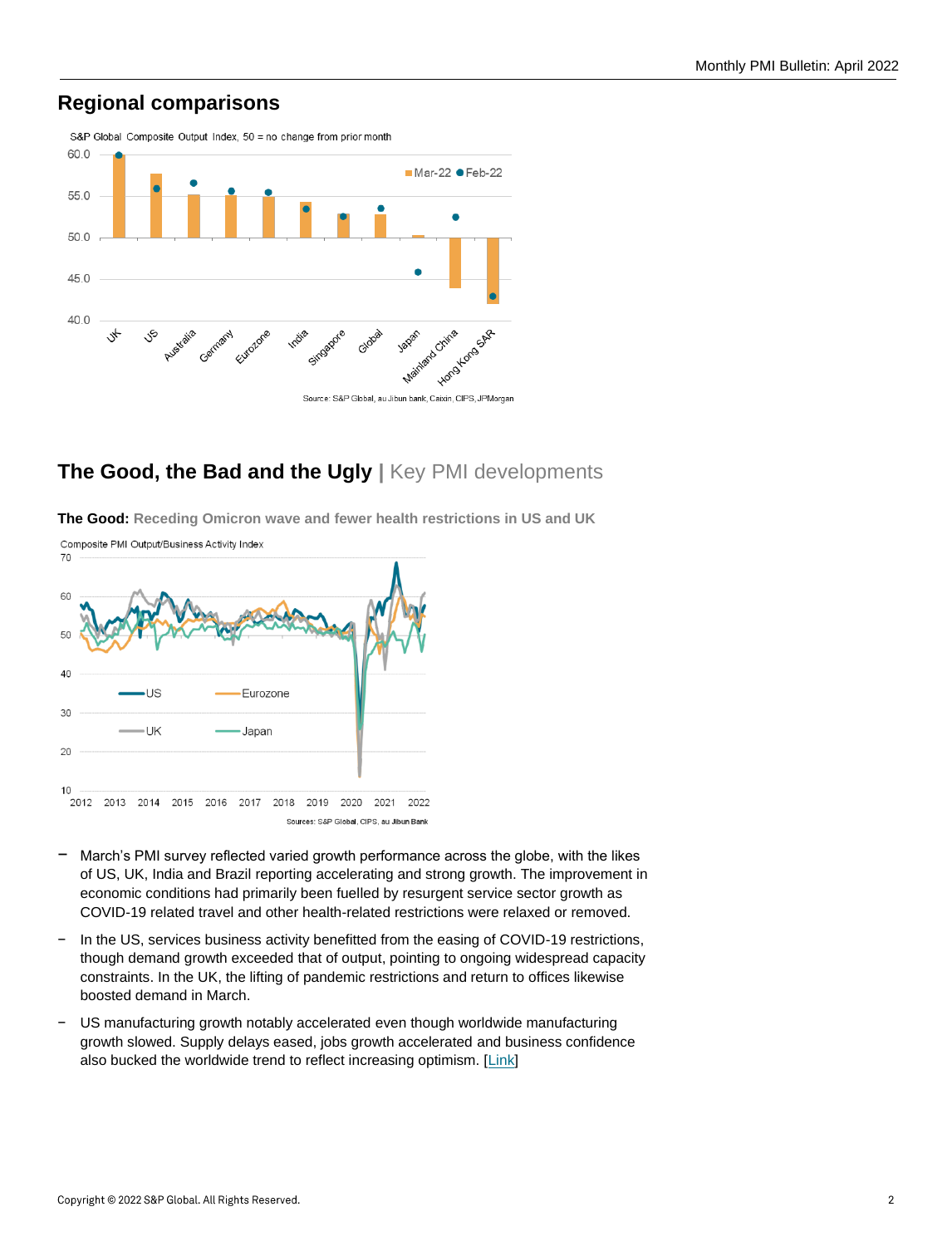

**The Bad: Supply chain issues and price pressures on the rise**

- Several developments in March contributed to the deterioration of global supply chain performance and led to the worsening of prices pressures, a trend worth monitoring in the months ahead.
- − The resultant effect on global manufacturing performance had been one of output growth sinking to the slowest since July 2020, albeit with the US bucking this trend as domestic logistics issues showed some signs of easing. Over and above the Ukraine war's impact, the introduction of stricter COVID-19 restrictions in mainland China had been a key factor leading to the deterioration of manufacturing output in March. [\[Link\]](https://ihsmarkit.com/research-analysis/pmi-at-18month-low-as-manufacturing-disrupted-by-ukraine-war-and-omicron-wave-Apr22.html)
- While global manufacturing delivery times and input prices have yet to close in on previous peaks, the trends reversed for the worse and may add further pressure on the authorities and central bankers to manage the inflationary consequences.



**The Ugly: Business optimism slumps**

- − Business sentiment amongst firms deteriorated noticeably in the latest March survey. Worldwide optimism slipped to a 15-month low, underpinned by deterioration in confidence across both the manufacturing and service sectors. Panellists widely cited concerns surrounding Russia's invasion of Ukraine, COVID-19 disruptions and their consequent impact on prices and borrowing costs moving forward. [\[Link\]](https://ihsmarkit.com/research-analysis/war-in-ukraine-leads-to-drop-in-global-business-confidence-Apr22.html)
- − The only sentiment gauge amongst the PMI sub-indices the future output index carries with i[t value in forecasting the headline PMI,](https://ihsmarkit.com/research-analysis/using-pmi-subindices-to-forecast-the-headline-manufacturing-pmi-feb22.html) which is shown to have strong correlation with GDP performance. As such, growth concerns that have mounted so far may well be warranted as reflected by the latest PMI readings.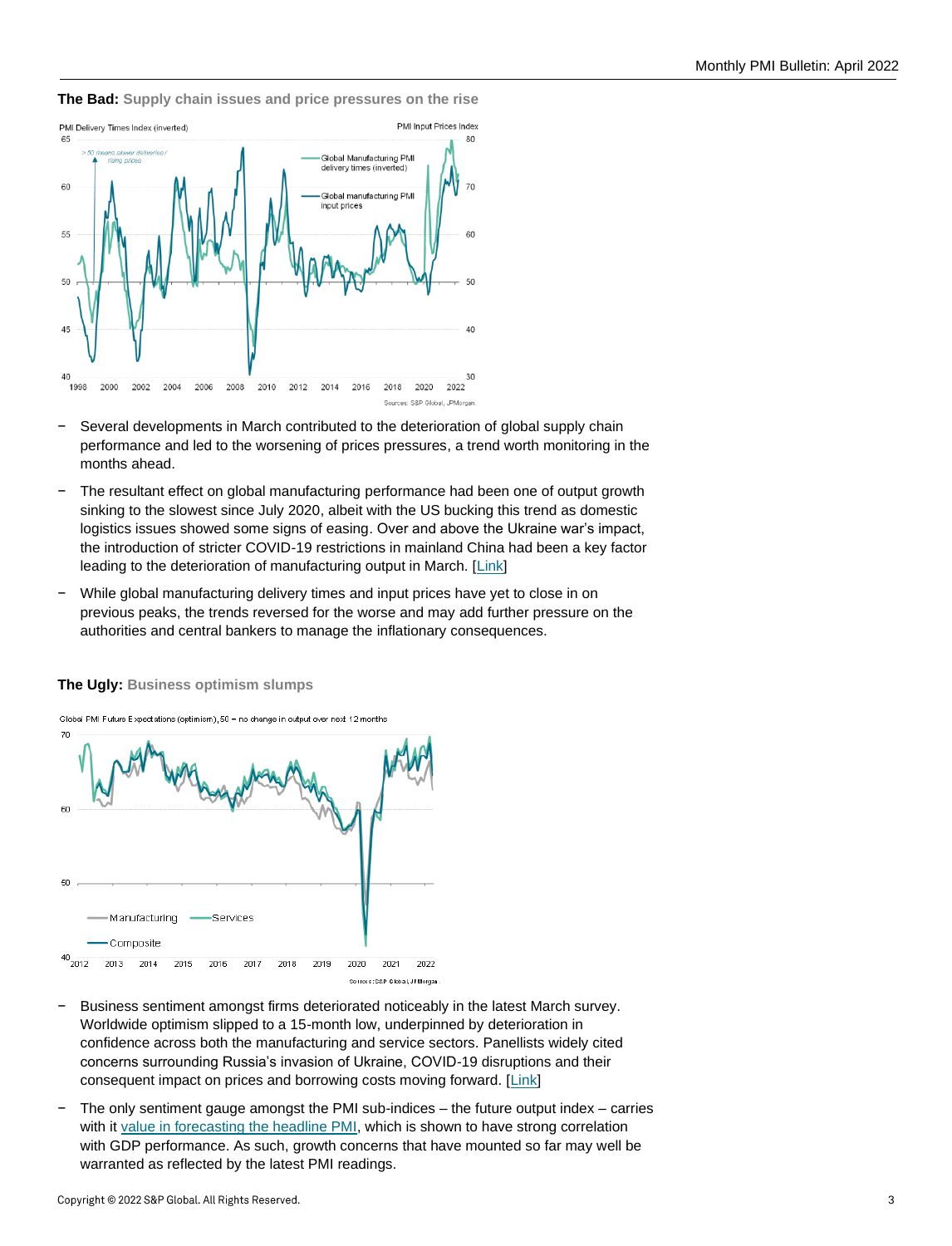## **Global PMI heatmap**

#### **Manufacturing**

|                    |                       |  |  |  |  |  | Apr'21   May'21   Jun'21   Jul'21   Aug'21   Sep'21   Oct'21   Nov'21   Dec'21   Jan'22   Feb'22   Mar'22 |
|--------------------|-----------------------|--|--|--|--|--|-----------------------------------------------------------------------------------------------------------|
| Global             | Global                |  |  |  |  |  |                                                                                                           |
|                    | Canada                |  |  |  |  |  |                                                                                                           |
|                    | <b>US</b>             |  |  |  |  |  |                                                                                                           |
| Americas           | Brazil                |  |  |  |  |  |                                                                                                           |
|                    | Colombia              |  |  |  |  |  |                                                                                                           |
|                    | Mexico                |  |  |  |  |  |                                                                                                           |
|                    | Eurozone              |  |  |  |  |  |                                                                                                           |
|                    | Austria               |  |  |  |  |  |                                                                                                           |
|                    | <b>Czech Republic</b> |  |  |  |  |  |                                                                                                           |
|                    | Denmark               |  |  |  |  |  |                                                                                                           |
|                    | France                |  |  |  |  |  |                                                                                                           |
|                    | Germany               |  |  |  |  |  |                                                                                                           |
| Europe             | Greece                |  |  |  |  |  |                                                                                                           |
|                    | Ireland               |  |  |  |  |  |                                                                                                           |
|                    | Italy                 |  |  |  |  |  |                                                                                                           |
|                    | Netherlands           |  |  |  |  |  |                                                                                                           |
|                    | Poland                |  |  |  |  |  |                                                                                                           |
|                    | Spain                 |  |  |  |  |  |                                                                                                           |
|                    | UK                    |  |  |  |  |  |                                                                                                           |
|                    | Australia             |  |  |  |  |  |                                                                                                           |
|                    | China (Mainland)      |  |  |  |  |  |                                                                                                           |
|                    | India                 |  |  |  |  |  |                                                                                                           |
|                    | Indonesia             |  |  |  |  |  |                                                                                                           |
|                    | Japan                 |  |  |  |  |  |                                                                                                           |
|                    | Kazakhstan            |  |  |  |  |  |                                                                                                           |
| Asia Pacific       | Malaysia              |  |  |  |  |  |                                                                                                           |
|                    | Myanmar               |  |  |  |  |  |                                                                                                           |
|                    | Philippines           |  |  |  |  |  |                                                                                                           |
|                    | Russia                |  |  |  |  |  |                                                                                                           |
|                    | South Korea           |  |  |  |  |  |                                                                                                           |
|                    | Taiwan                |  |  |  |  |  |                                                                                                           |
|                    | Thailand              |  |  |  |  |  |                                                                                                           |
|                    | Vietnam               |  |  |  |  |  |                                                                                                           |
| Middle East Turkey |                       |  |  |  |  |  |                                                                                                           |

Source: S&P Global in association with relevant sponsors.

#### **Services**

|              |                  |  |  |  |  |  | Apr'21   May'21   Jun'21   Jul'21   Aug'21   Sep'21   Oct'21   Nov'21   Dec'21   Jan'22   Feb'22   Mar'22 |  |
|--------------|------------------|--|--|--|--|--|-----------------------------------------------------------------------------------------------------------|--|
| Global       | Global           |  |  |  |  |  |                                                                                                           |  |
| Americas     | <b>US</b>        |  |  |  |  |  |                                                                                                           |  |
|              | Brazil           |  |  |  |  |  |                                                                                                           |  |
|              | Eurozone         |  |  |  |  |  |                                                                                                           |  |
|              | France           |  |  |  |  |  |                                                                                                           |  |
|              | Germany          |  |  |  |  |  |                                                                                                           |  |
| Europe       | Ireland          |  |  |  |  |  |                                                                                                           |  |
|              | Italy            |  |  |  |  |  |                                                                                                           |  |
|              | Spain            |  |  |  |  |  |                                                                                                           |  |
|              | UK               |  |  |  |  |  |                                                                                                           |  |
|              | Australia        |  |  |  |  |  |                                                                                                           |  |
|              | China (Mainland) |  |  |  |  |  |                                                                                                           |  |
| Asia Pacific | India            |  |  |  |  |  |                                                                                                           |  |
|              | Japan            |  |  |  |  |  |                                                                                                           |  |
|              | Kazakhstan       |  |  |  |  |  |                                                                                                           |  |
|              | Russia           |  |  |  |  |  |                                                                                                           |  |

Source: S&P Global in association with relevant sponsors

#### **Manufacturing indices**

Output\* New orders\* New export orders Backlogs of work Employment\* Input prices Output prices Future expectations Quantity of purchases Suppliers' delivery times\* Stocks of purchases\* Stocks of finished goods

\*PMI components

#### **Services indices**

Business activity New business New export orders Outstanding business Employment Input costs Prices charged Future expectations

Read more about the headline PMI™ and its subindices **[here](https://ihsmarkit.com/research-analysis/understanding-the-headline-pmi-and-its-subindices.html)**.

**Key:**





To receive underlying PMI data, please contact: [economics@ihsmarkit.com](mailto:economics@ihsmarkit.com)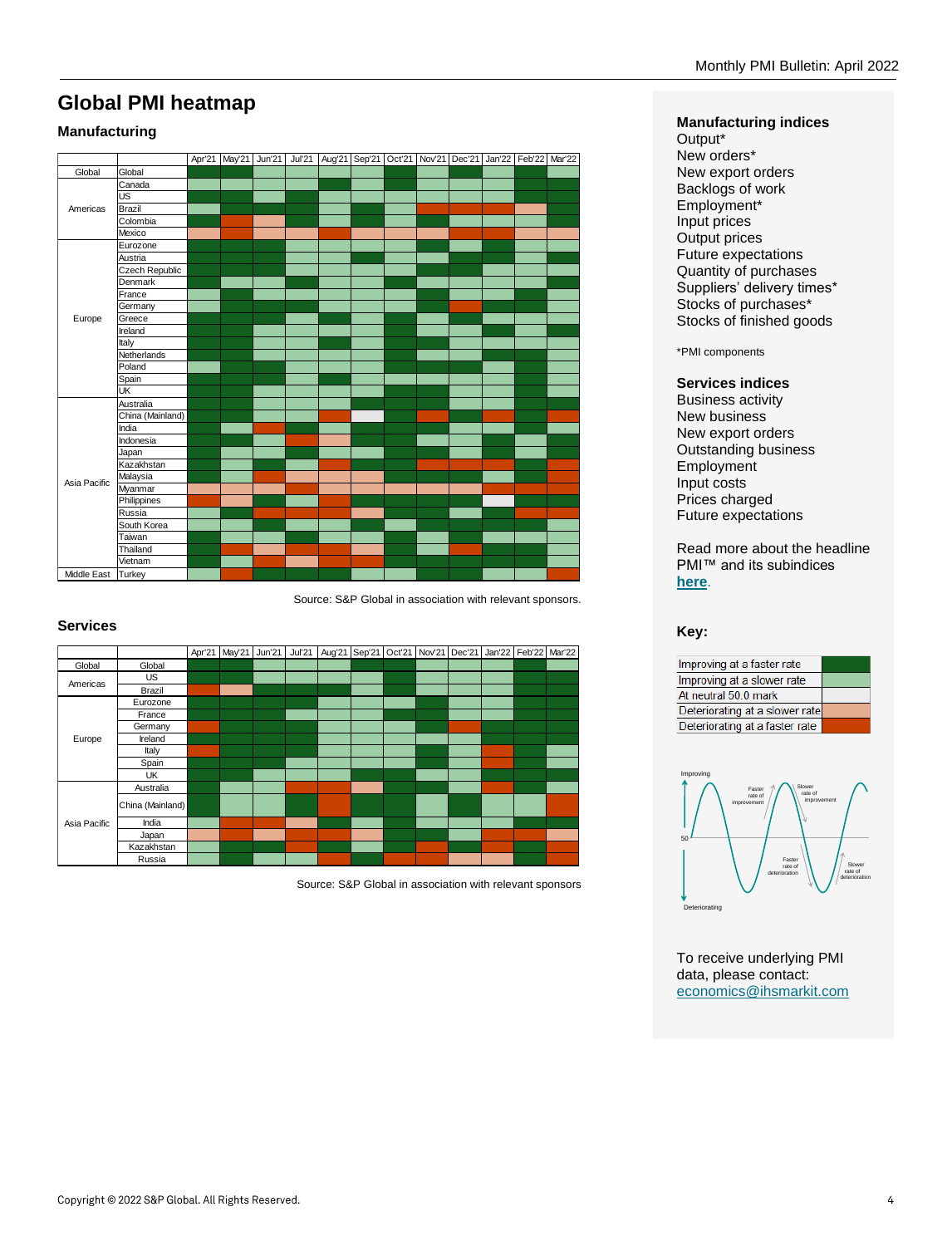#### **Composite / Whole Economy**

|              |                  |  |  | Apr'21   May'21   Jun'21   Jul'21   Aug'21   Sep'21   Oct'21   Nov'21   Dec'21   Jan'22   Feb'22   Mar'22 |  |  |  |  |
|--------------|------------------|--|--|-----------------------------------------------------------------------------------------------------------|--|--|--|--|
| Global       | Global           |  |  |                                                                                                           |  |  |  |  |
| Americas     | Brazil           |  |  |                                                                                                           |  |  |  |  |
|              | US               |  |  |                                                                                                           |  |  |  |  |
|              | Eurozone         |  |  |                                                                                                           |  |  |  |  |
|              | France           |  |  |                                                                                                           |  |  |  |  |
|              | Germany          |  |  |                                                                                                           |  |  |  |  |
| Europe       | Ireland          |  |  |                                                                                                           |  |  |  |  |
|              | Italy            |  |  |                                                                                                           |  |  |  |  |
|              | Spain            |  |  |                                                                                                           |  |  |  |  |
|              | UK               |  |  |                                                                                                           |  |  |  |  |
|              | Australia        |  |  |                                                                                                           |  |  |  |  |
|              | China (Mainland) |  |  |                                                                                                           |  |  |  |  |
|              | Hong Kong SAR    |  |  |                                                                                                           |  |  |  |  |
| Asia Pacific | India            |  |  |                                                                                                           |  |  |  |  |
|              | Japan            |  |  |                                                                                                           |  |  |  |  |
|              | Khazakstan       |  |  |                                                                                                           |  |  |  |  |
|              | Russia           |  |  |                                                                                                           |  |  |  |  |
|              | Singapore        |  |  |                                                                                                           |  |  |  |  |
|              | Lebanon          |  |  |                                                                                                           |  |  |  |  |
| Middle East  | Qatar            |  |  |                                                                                                           |  |  |  |  |
|              | Saudi Arabia     |  |  |                                                                                                           |  |  |  |  |
|              | UAE              |  |  |                                                                                                           |  |  |  |  |
|              | Ghana            |  |  |                                                                                                           |  |  |  |  |
|              | Kenya            |  |  |                                                                                                           |  |  |  |  |
|              | Mozambique       |  |  |                                                                                                           |  |  |  |  |
| Africa       | Nigeria          |  |  |                                                                                                           |  |  |  |  |
|              | South Africa     |  |  |                                                                                                           |  |  |  |  |
|              | Uganda           |  |  |                                                                                                           |  |  |  |  |
|              | Zambia           |  |  |                                                                                                           |  |  |  |  |

Source: S&P Global in association with relevant sponsors

#### **Composite indices comprise:**

Output/business activity New business New export orders Outstanding business Employment Input costs Output prices Future expectations

Read more about the headline PMI™ and its subindices **[here](https://ihsmarkit.com/research-analysis/understanding-the-headline-pmi-and-its-subindices.html)**.

**Key:**





To receive underlying PMI data, please contact: [economics@ihsmarkit.com](mailto:economics@ihsmarkit.com)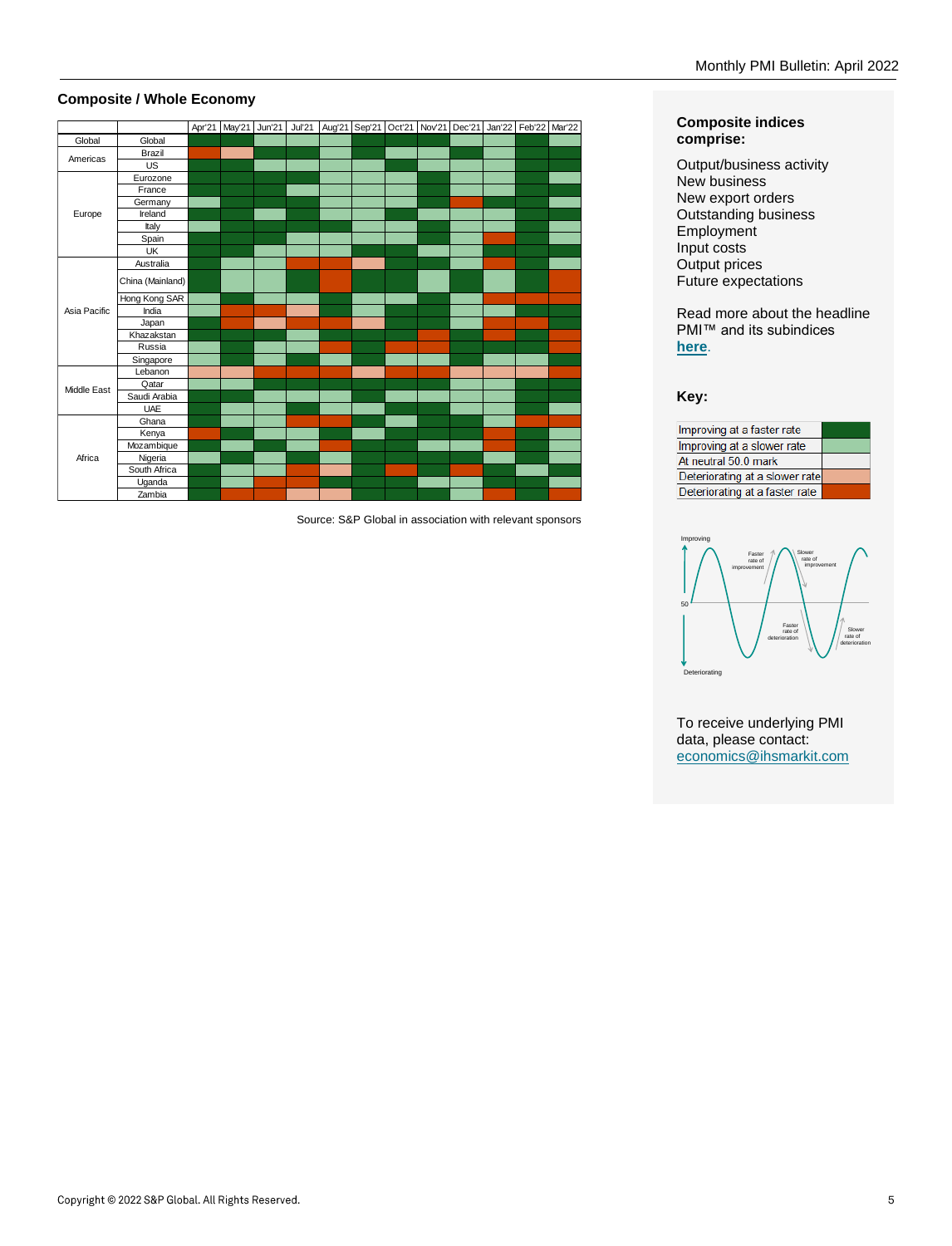## **Global Sector PMI**

Telecommunication Services maintained the top spot in terms of output growth, followed by healthcare, amongst the eight broad sector groups tracked. Basic Materials plunged to the last position in March.



Sub-sector data indicated 19 of the 21 sectors saw output expand in March. Metals & Mining output experienced the steepest drop since June 2020. Other financials remained the fastest-growing global sector. Notably, nine sectors posted record rates of input price inflation.



**For more global sector PMI details, please visit [here](https://www.markiteconomics.com/Public/Home/PressRelease/bd43b1bf75094bb980632ca48fdb846a) or contact [economics@ihsmarkit.com](mailto:economics@ihsmarkit.com) to receive underlying PMI data.**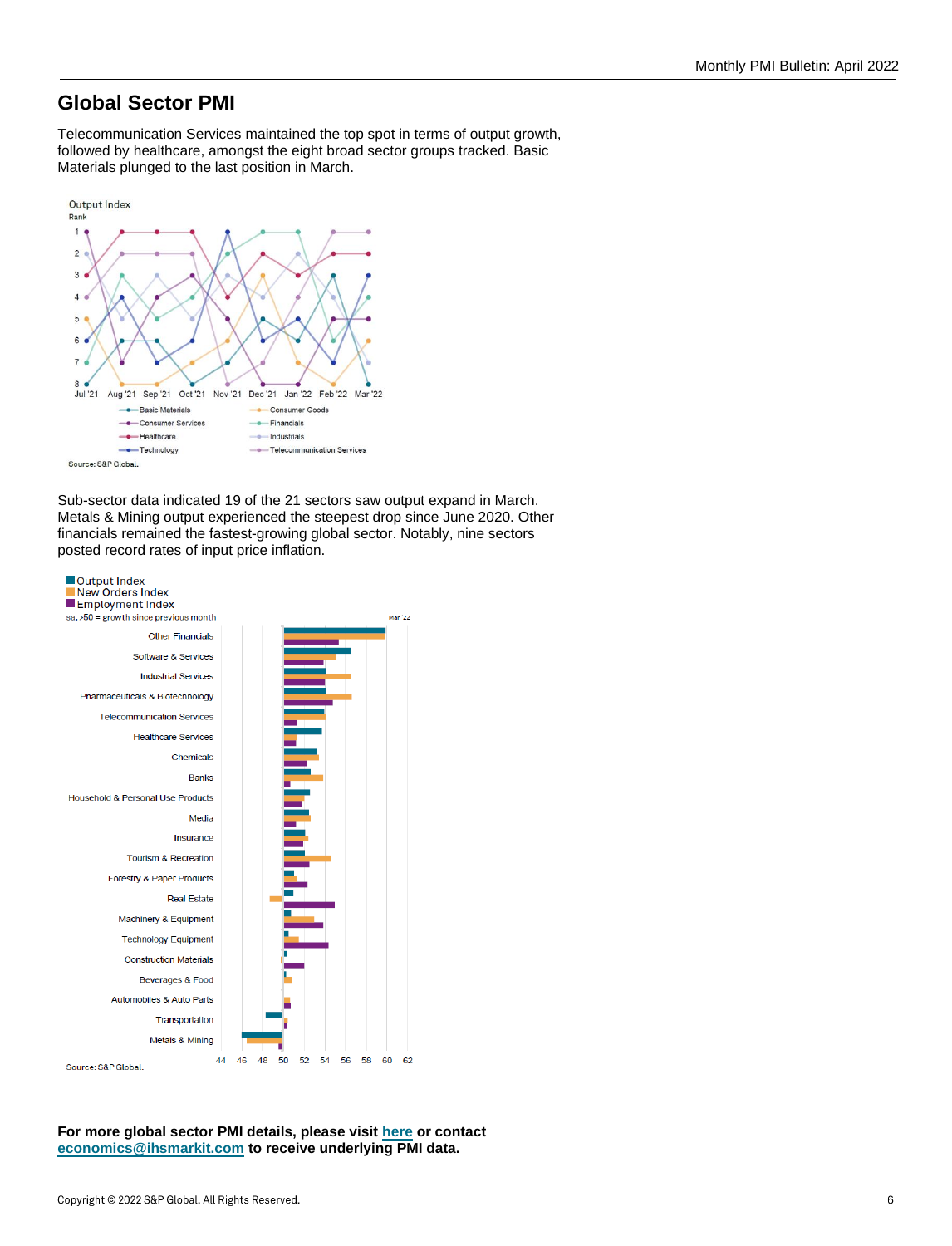# **Recent PMI and economic analysis from S&P Global Market Intelligence**

| <b>Global</b>      | War in Ukraine leads to drop in global<br>business confidence                                                                                                  | 6-Apr  | Andrew<br>Harker                   |
|--------------------|----------------------------------------------------------------------------------------------------------------------------------------------------------------|--------|------------------------------------|
|                    | Global growth slows as boost from pandemic- 6-Apr<br>reopening is offset by Ukraine war and<br><b>Omicron</b>                                                  |        | Chris<br>Williamson                |
|                    | PMI at 18-month low as manufacturing<br>disrupted by Ukraine war and Omicron wave                                                                              | 4-Apr  | Chris<br>Williamson                |
|                    | Ukraine war hits business confidence, drives<br>price pressures to new highs                                                                                   | 24-Mar | Chris<br>Williamson                |
|                    | Global manufacturers signal record increase<br>in prices paid for energy and semiconductors<br>in February                                                     | 23-Mar | Usamah<br><b>Bhatti</b>            |
|                    | How to interpret and use the PMI survey<br>output index                                                                                                        | 21-Mar | Chris<br>Williamson                |
|                    | PMI data to provide insights into key<br>economic developments in March                                                                                        | 17-Mar | Jingyi Pan                         |
|                    | Global economic growth revived in February<br>as Omicron wave faded, but outlook darkens<br>amid Ukraine invasion                                              | 10-Mar | Chris<br>Williamson                |
|                    | Monthly PMI Bulletin: March 2022                                                                                                                               | 8-Mar  | Chris<br>Williamson,<br>Jingyi Pan |
| <b>US</b>          | US producers report strong end to first<br>guarter despite Ukraine war impact                                                                                  | 1-Apr  | Chris<br>Williamson                |
| <b>Europe</b>      | UK economic growth remains strong in<br>March, but Ukraine war drives unprecedented<br>price rise and pushes business confidence to<br>one and a half year low | 24-Mar | Chris<br>Williamson                |
|                    | Eurozone business outlook darkens to<br>bleakest for 1-1/2 years and price gauges<br>surge to fresh record highs amid initial impact<br>from Ukraine war       | 24-Mar | Chris<br>Williamson                |
| <b>APAC</b>        | Off sick: wave of COVID-19 infections in<br>Vietnam hits workforce numbers                                                                                     | 1-Apr  | Andrew<br>Harker                   |
|                    | <b>Business confidence among APAC</b><br>economies declines as price pressures<br>intensify amid the Ukraine war in March                                      | 24-Mar | Jingyi Pan                         |
|                    | <b>ASEAN manufacturing output stays resilient</b><br>despite COVID-19 surge, but issues of<br>capacity constraints persist and price gauge<br>hits new high    | 1-Mar  | Jingyi Pan                         |
|                    | China manufacturing stabilises in February.<br>but employment falls sharply again                                                                              | 1-Mar  | Chris<br>Williamson                |
| <b>Commodities</b> | <b>Weekly Pricing Pulse: Commodity prices up</b><br>as supply concerns continue                                                                                | 6-Apr  | Michael<br>Dall                    |

**For PMI use-case illustrations, visit our [use-case library.](https://ihsmarkit.com/research-analysis/third-party-articles-illustrating-pmi.html)**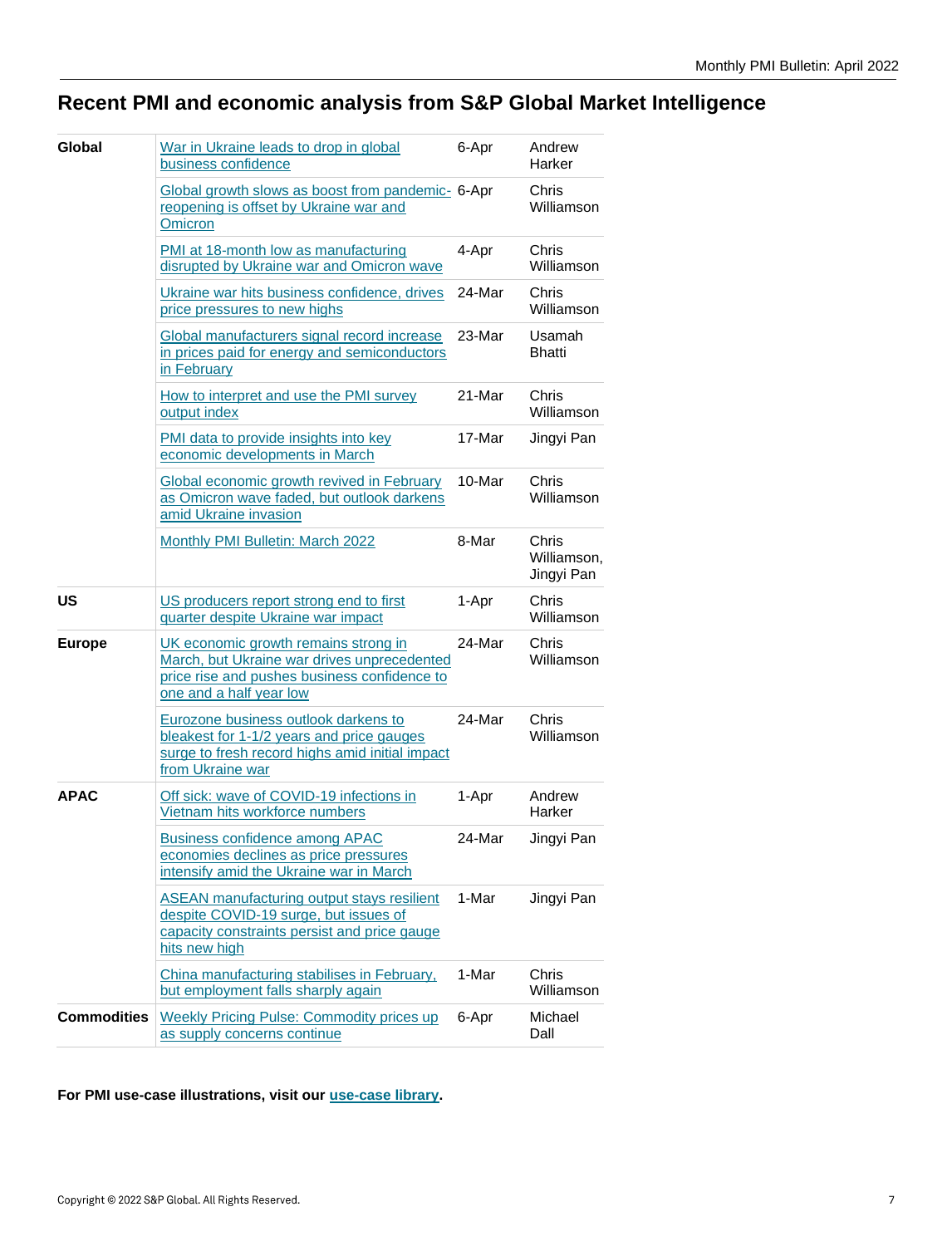## **Release calendar**

| <b>UTC</b>   |              | Local     |             | <b>Product</b>                          |  |  |  |
|--------------|--------------|-----------|-------------|-----------------------------------------|--|--|--|
| 12 Apr 14:00 | 12 Apr 10:00 | UTC-4     | EDT         | US Investment Manager Index             |  |  |  |
|              |              |           |             |                                         |  |  |  |
| 21 Apr 23:00 | 22 Apr 09:00 | $UTC+10$  | <b>AEST</b> | Flash Australia PMI*                    |  |  |  |
| 22 Apr 00:30 | 22 Apr 09:30 | $UTC+9$   | <b>JST</b>  | Flash Japan PMI*                        |  |  |  |
| 22 Apr 07:15 | 22 Apr 09:15 | $UTC+2$   | <b>CEST</b> | Flash France PMI*                       |  |  |  |
|              |              |           |             |                                         |  |  |  |
| 22 Apr 07:30 | 22 Apr 09:30 | $UTC+2$   | <b>CEST</b> | Flash Germany PMI*                      |  |  |  |
| 22 Apr 08:00 | 22 Apr 10:00 | $UTC+2$   | <b>CEST</b> | Flash Eurozone PMI*                     |  |  |  |
| 22 Apr 08:30 | 22 Apr 09:30 | UTC+1     | <b>BST</b>  | Flash UK PMI*                           |  |  |  |
| 22 Apr 13:45 | 22 Apr 09:45 | UTC-4     | EDT         | Flash US PMI*                           |  |  |  |
|              |              |           |             |                                         |  |  |  |
| 27 Apr 08:00 | 27 Apr 10:00 | $UTC+2$   | <b>CEST</b> | Austria Manufacturing PMI               |  |  |  |
|              |              |           |             |                                         |  |  |  |
| 29 Apr 01:45 | 29 Apr 09:45 | UTC+8     | <b>CST</b>  | China General Manufacturing PMI         |  |  |  |
| 29 Apr 07:00 | 29 Apr 10:00 | UTC+3     | <b>TRT</b>  | <b>Turkey Manufacturing PMI</b>         |  |  |  |
|              |              |           |             |                                         |  |  |  |
| 01 May 23:00 | 02 May 10:00 | $UTC+11$  | <b>AEDT</b> | Australia Manufacturing PMI             |  |  |  |
| 02 May 00:30 | 02 May 09:30 | UTC+9     | <b>JST</b>  | Japan Manufacturing PMI                 |  |  |  |
| 02 May 00:30 | 02 May 08:30 | UTC+8     | <b>CST</b>  | Taiwan Manufacturing PMI                |  |  |  |
| 02 May 00:30 | 02 May 08:30 | UTC+8     | <b>PHT</b>  | Philippines Manufacturing PMI           |  |  |  |
| 02 May 00:30 | 02 May 09:30 | UTC+9     | <b>KST</b>  | South Korea Manufacturing PMI           |  |  |  |
| 02 May 00:30 | 02 May 07:00 | $UTC+6.5$ | <b>MMT</b>  | Myanmar Manufacturing PMI               |  |  |  |
| 02 May 05:00 | 02 May 10:30 | $UTC+5.5$ | <b>IST</b>  | India Manufacturing PMI                 |  |  |  |
| 02 May 07:00 | 02 May 09:00 | $UTC+2$   | <b>CEST</b> | Netherlands Manufacturing PMI           |  |  |  |
|              | 02 May 09:00 | $UTC+2$   | <b>CEST</b> |                                         |  |  |  |
| 02 May 07:00 |              |           |             | Poland Manufacturing PMI                |  |  |  |
| 02 May 07:15 | 02 May 09:15 | $UTC+2$   | <b>CEST</b> | Spain Manufacturing PMI                 |  |  |  |
| 02 May 07:30 | 02 May 09:30 | UTC+2     | <b>CEST</b> | <b>Czech Republic Manufacturing PMI</b> |  |  |  |
| 02 May 07:45 | 02 May 09:45 | UTC+2     | <b>CEST</b> | Italy Manufacturing PMI                 |  |  |  |
| 02 May 07:50 | 02 May 09:50 | $UTC+2$   | <b>CEST</b> | <b>France Manufacturing PMI</b>         |  |  |  |
| 02 May 07:55 | 02 May 09:55 | $UTC+2$   | <b>CEST</b> | Germany Manufacturing PMI               |  |  |  |
| 02 May 08:00 | 02 May 11:00 | $UTC+3$   | <b>EEST</b> | <b>Greece Manufacturing PMI</b>         |  |  |  |
| 02 May 08:00 | 02 May 10:00 | $UTC+2$   | <b>CEST</b> | Eurozone Manufacturing PMI              |  |  |  |
| 02 May 13:00 | 02 May 10:00 | UTC-3     | <b>BRT</b>  | <b>Brazil Manufacturing PMI</b>         |  |  |  |
| 02 May 13:30 | 02 May 09:30 | UTC-4     | EDT         | Canada Manufacturing PMI                |  |  |  |
| 02 May 13:45 | 02 May 09:45 | UTC-4     | <b>EDT</b>  | US Manufacturing PMI                    |  |  |  |
| 02 May 14:30 | 02 May 09:30 | UTC-5     | <b>CDT</b>  | Mexico Manufacturing PMI                |  |  |  |
| 02 May 15:00 | 02 May 10:00 | UTC-5     | COT         | Colombia Manufacturing PMI              |  |  |  |
| 02 May 15:00 | 02 May 11:00 | UTC-4     | <b>EDT</b>  | Global Manufacturing PMI                |  |  |  |
|              |              |           |             |                                         |  |  |  |
| 03 May 00:01 | 03 May 01:01 | UTC+1     | <b>IST</b>  | Ireland Manufacturing PMI               |  |  |  |
|              | 03 May 07:30 |           |             | <b>Thailand Manufacturing PMI</b>       |  |  |  |
| 03 May 00:30 |              | $UTC+7$   | ICT         |                                         |  |  |  |
| 03 May 06:00 | 03 May 12:00 | UTC+6     | <b>ALMT</b> | Kazakhstan Manufacturing PMI            |  |  |  |
| 03 May 08:30 | 03 May 09:30 | UTC+1     | <b>BST</b>  | <b>UK Manufacturing PMI</b>             |  |  |  |
|              |              |           |             |                                         |  |  |  |
| 03 May 23:00 | 04 May 09:00 | UTC+10    | <b>AEST</b> | Australia Services PMI*                 |  |  |  |
| 04 May 00:30 | 04 May 07:30 | UTC+7     | <b>ICT</b>  | Vietnam Manufacturing PMI               |  |  |  |
| 04 May 00:30 | 04 May 07:30 | $UTC+7$   | <b>WIB</b>  | Indonesia Manufacturing PMI             |  |  |  |
| 04 May 06:00 | 04 May 09:00 | $UTC+3$   | <b>MSK</b>  | Russia Manufacturing PMI                |  |  |  |
| 04 May 07:15 | 04 May 09:15 | UTC+2     | <b>CEST</b> | Spain Services PMI*                     |  |  |  |
| 04 May 07:45 | 04 May 09:45 | UTC+2     | <b>CEST</b> | Italy Services PMI*                     |  |  |  |
| 04 May 07:50 | 04 May 09:50 | UTC+2     | <b>CEST</b> | France Services PMI*                    |  |  |  |
| 04 May 07:55 | 04 May 09:55 | UTC+2     | <b>CEST</b> | Germany Services PMI*                   |  |  |  |
| 04 May 08:00 | 04 May 10:00 | UTC+2     | <b>CEST</b> | Eurozone Services PMI*                  |  |  |  |
| 04 May 13:00 | 04 May 10:00 | UTC-3     | BRT         | <b>Brazil Services PMI*</b>             |  |  |  |
| 04 May 13:45 | 04 May 09:45 | UTC-4     | EDT         | US Services PMI*                        |  |  |  |

Copyright @ 2022 S&P Global. All Rights Reserved.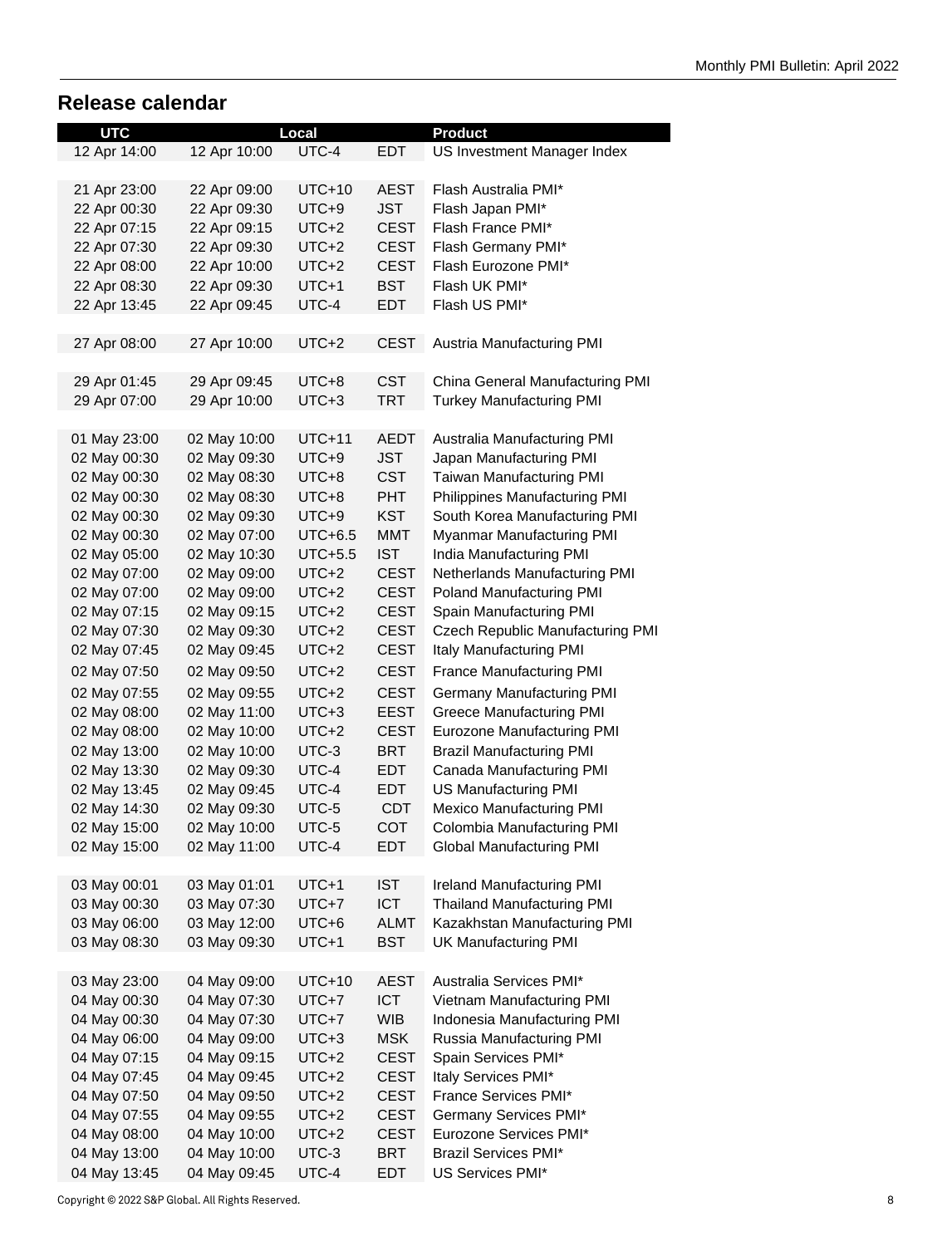| 04 May 13:45 | 04 May 09:45 | UTC-4     | <b>EDT</b>  | US Sector PMI                     |
|--------------|--------------|-----------|-------------|-----------------------------------|
| 05 May 00:01 | 05 May 01:01 | UTC+1     | <b>IST</b>  | Ireland Services PMI*             |
| 05 May 00:30 | 05 May 08:30 | UTC+8     | MYT         | Malaysia Manufacturing PMI        |
| 05 May 00:30 | 05 May 07:30 | $UTC+7$   | <b>ICT</b>  | <b>ASEAN Manufacturing PMI</b>    |
| 05 May 00:30 | 05 May 08:30 | UTC+8     | HKT         | Hong Kong SAR PMI                 |
| 05 May 01:45 | 05 May 09:45 | UTC+8     | <b>CST</b>  | China General Services PMI*       |
| 05 May 05:00 | 05 May 10:30 | $UTC+5.5$ | <b>IST</b>  | India Services PMI*               |
| 05 May 06:00 | 05 May 09:00 | UTC+3     | <b>EAT</b>  | Uganda PMI                        |
| 05 May 06:00 | 05 May 12:00 | UTC+6     | <b>ALMT</b> | Kazakhstan Services PMI*          |
| 05 May 06:00 | 05 May 08:00 | $UTC+2$   | <b>CAT</b>  | Mozambique PMI                    |
| 05 May 07:15 | 05 May 09:15 | UTC+2     | SAST        | South Africa PMI                  |
| 05 May 07:30 | 05 May 09:30 | UTC+2     | <b>CEST</b> | <b>Italy Construction PMI</b>     |
| 05 May 07:30 | 05 May 09:30 | UTC+2     | <b>CEST</b> | <b>France Construction PMI</b>    |
|              |              |           | <b>CEST</b> |                                   |
| 05 May 07:30 | 05 May 09:30 | UTC+2     |             | <b>Germany Construction PMI</b>   |
| 05 May 07:30 | 05 May 09:30 | UTC+2     | <b>CEST</b> | <b>Eurozone Construction PMI</b>  |
| 05 May 08:30 | 05 May 10:30 | $UTC+2$   | <b>CAT</b>  | Zambia PMI                        |
| 05 May 08:30 | 05 May 09:30 | UTC+1     | BST         | UK Services PMI*                  |
| 05 May 08:30 | 05 May 09:30 | UTC+1     | BST         | Europe Sector PMI                 |
| 05 May 08:45 | 05 May 09:45 | UTC+1     | <b>WAT</b>  | Nigeria PMI                       |
| 05 May 09:00 | 05 May 09:00 | UTC       | <b>GMT</b>  | Ghana PMI                         |
| 05 May 15:00 | 05 May 11:00 | UTC-4     | EDT         | Global Services PMI*              |
| 06 May 00:30 | 06 May 08:30 | UTC+8     | SST         | Singapore PMI                     |
| 06 May 00:30 | 06 May 08:30 | UTC+8     | <b>HKT</b>  | Asia Sector PMI                   |
| 06 May 06:00 | 06 May 09:00 | UTC+3     | <b>MSK</b>  | Russia Services PMI*              |
| 06 May 06:00 | 06 May 07:00 | UTC+1     | BST         | UK House Price Index              |
|              |              |           |             |                                   |
| 06 May 07:30 | 06 May 10:30 | UTC+3     | EAT         | Kenya PMI                         |
| 06 May 08:30 | 06 May 09:30 | UTC+1     | BST         | <b>UK Construction PMI</b>        |
| 06 May 08:30 | 06 May 09:30 | UTC+1     | BST         | <b>Global Sector PMI</b>          |
| 08 May 04:15 | 08 May 07:15 | UTC+3     | AST         | Saudi Arabia PMI                  |
| 08 May 04:15 | 08 May 06:15 | UTC+2     | <b>EET</b>  | Egypt PMI                         |
|              |              |           |             |                                   |
| 08 May 23:01 | 09 May 00:01 | UTC+1     | BST         | UK Regional PMI                   |
| 09 May 00:30 | 09 May 09:30 | UTC+9     | JST         | Japan Services PMI*               |
| 09 May 04:15 | 09 May 08:15 | UTC+4     | GST         | United Arab Emirates PMI          |
| 09 May 08:00 | 09 May 11:00 | UTC+3     | <b>EEST</b> | Lebanon PMI                       |
| 09 May 08:00 | 09 May 09:00 | UTC+1     | BST         | <b>Global Aluminium Users PMI</b> |
| 09 May 08:00 | 09 May 09:00 | UTC+1     | <b>BST</b>  | <b>Global Copper Users PMI</b>    |
| 09 May 08:00 | 09 May 09:00 | UTC+1     | BST         | <b>Global Steel Users PMI</b>     |
| 09 May 08:30 | 09 May 09:30 | UTC+1     | <b>BST</b>  | <b>Global Electronics PMI</b>     |
|              | 10 May 12:00 | UTC+3     | <b>AST</b>  | Qatar PMI                         |
| 10 May 09:00 |              |           |             |                                   |
| 12 May 00:01 | 12 May 01:01 | UTC+1     | <b>BST</b>  | UK & English Regions Report on    |
|              |              |           |             | <b>Jobs</b>                       |
| 12 May 00:01 | 12 May 01:01 | UTC+1     | BST         | Scotland Report on Jobs           |
| 13 May 04:15 | 13 May 08:15 | UTC+4     | <b>GST</b>  | Dubai PMI                         |
|              |              |           |             |                                   |
| 16 May 00:01 | 16 May 01:01 | UTC+1     | <b>IST</b>  | <b>Ireland Construction PMI</b>   |